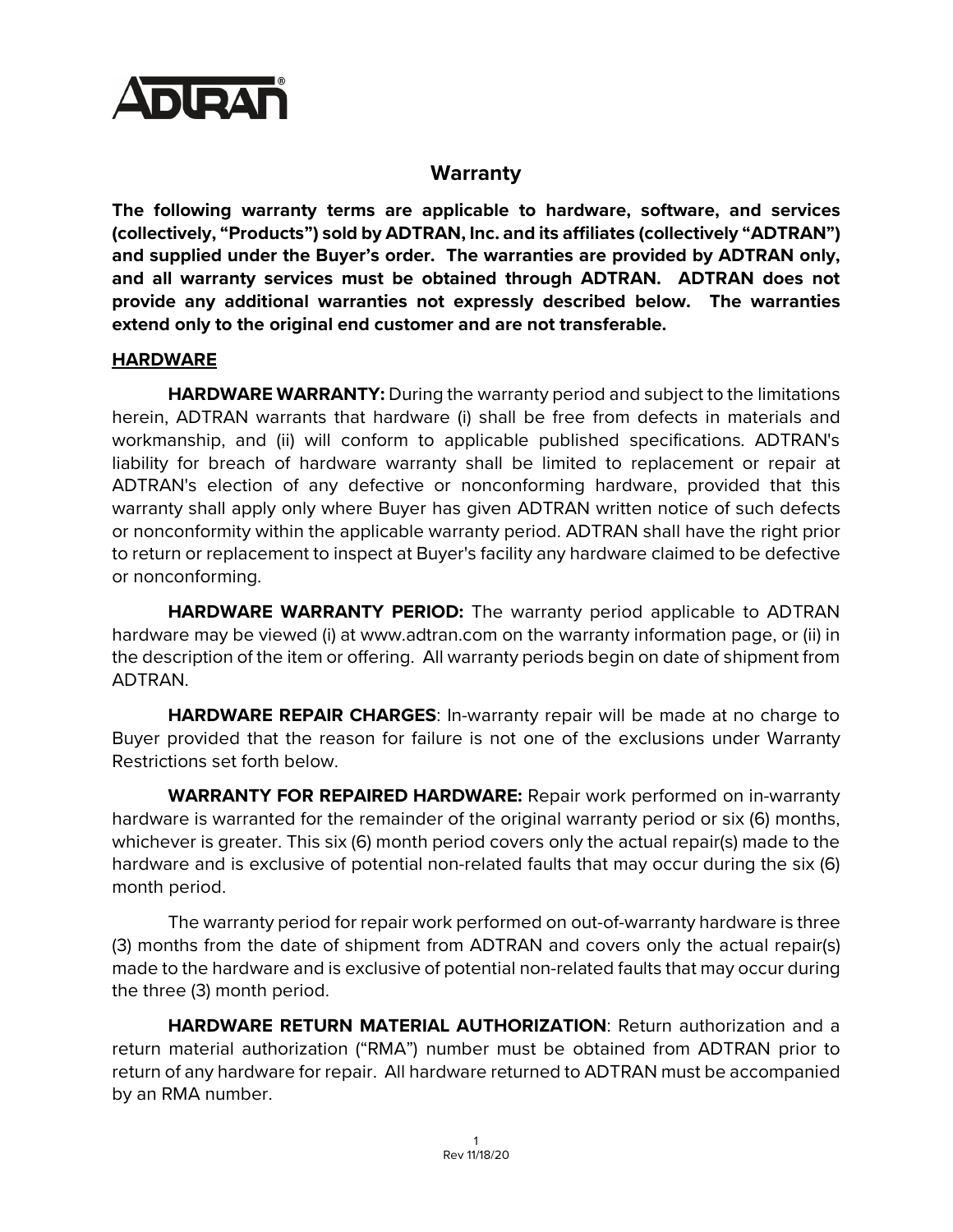

# **HARDWARE SHIPPING:**

United States and Canada. The cost of shipping hardware from Buyer's facility back to ADTRAN shall be paid by the Buyer. The cost of shipping in-warranty repaired or replaced hardware from ADTRAN back to the Buyer by surface carrier shall be paid by ADTRAN. Express shipment at the request of the Buyer is at Buyer's cost. In the case of a DOA (see "Dead on Arrival" section below), the cost of shipping the defective hardware back to ADTRAN and the cost of shipping the replacement hardware to Buyer is paid by ADTRAN.

Outside of the United States and Canada. The Buyer shall pay the cost of shipping hardware from Buyer's facility to an ADTRAN designated ADTRAN Repair Depot. ADTRAN will return in-warranty repaired or replacement hardware to Buyer's named placed Delivered Duty Paid ("DDP" INCOTERMS 2020) excluding Value Added Tax ("VAT"), meaning that ADTRAN will pay all costs, excluding VAT in bringing the hardware to the destination. In the case of a DOA (see "Dead on Arrival" section below), the cost of shipping the defective hardware to the designated repair depot and the cost of shipping the replacement hardware to Buyer, excluding VAT, is paid by ADTRAN.

**DEAD-ON-ARRIVAL ("DOA"):** Dead on Arrival refers to hardware that does not operate upon delivery. A DOA determination could apply to any hardware that, upon installation, does not technically work or fails at initial power-up. Hardware purchased directly from ADTRAN will not be considered DOA if more than sixty (60) days have passed since it shipped from ADTRAN. Hardware purchased from ADTRAN authorized resellers will not be considered DOA if more than forty-five (45) days have passed since the hardware was purchased from the reseller, as evidenced by written records provided by the Buyer. ADTRAN's policy for DOA hardware installed by ADTRAN is specified in the applicable ADTRAN Installation Description of Service Offering.

For hardware determined by ADTRAN Customer Service to be DOA, ADTRAN will provide advance replacements (subject to product availability) in accordance with this DOA policy and ADTRAN's RMA process described herein. ADTRAN will use commercially reasonable efforts to ship advance replacements on the same business day when determination of hardware failure has been made before 5:00 PM in the time zone from where the replacement will ship; otherwise it will be scheduled to ship on the next business day. Advance replacements will be scheduled for next business day (NBD) delivery for locations within the United States. Buyer must return defective hardware within thirty (30) days of the date of shipment of advance replacement hardware to Buyer. If the defective hardware is not returned within the thirty (30) days, Buyer agrees to pay list price for the advance replacement hardware immediately following the receipt of an invoice therefor either by using the provided purchase order number or if a credit card number was given in lieu of a purchase order, then Buyer authorizes ADTRAN to charge the list price to the credit card on file. Replacement units will be warranted for the remaining warranty period of the original hardware and may be new or refurbished.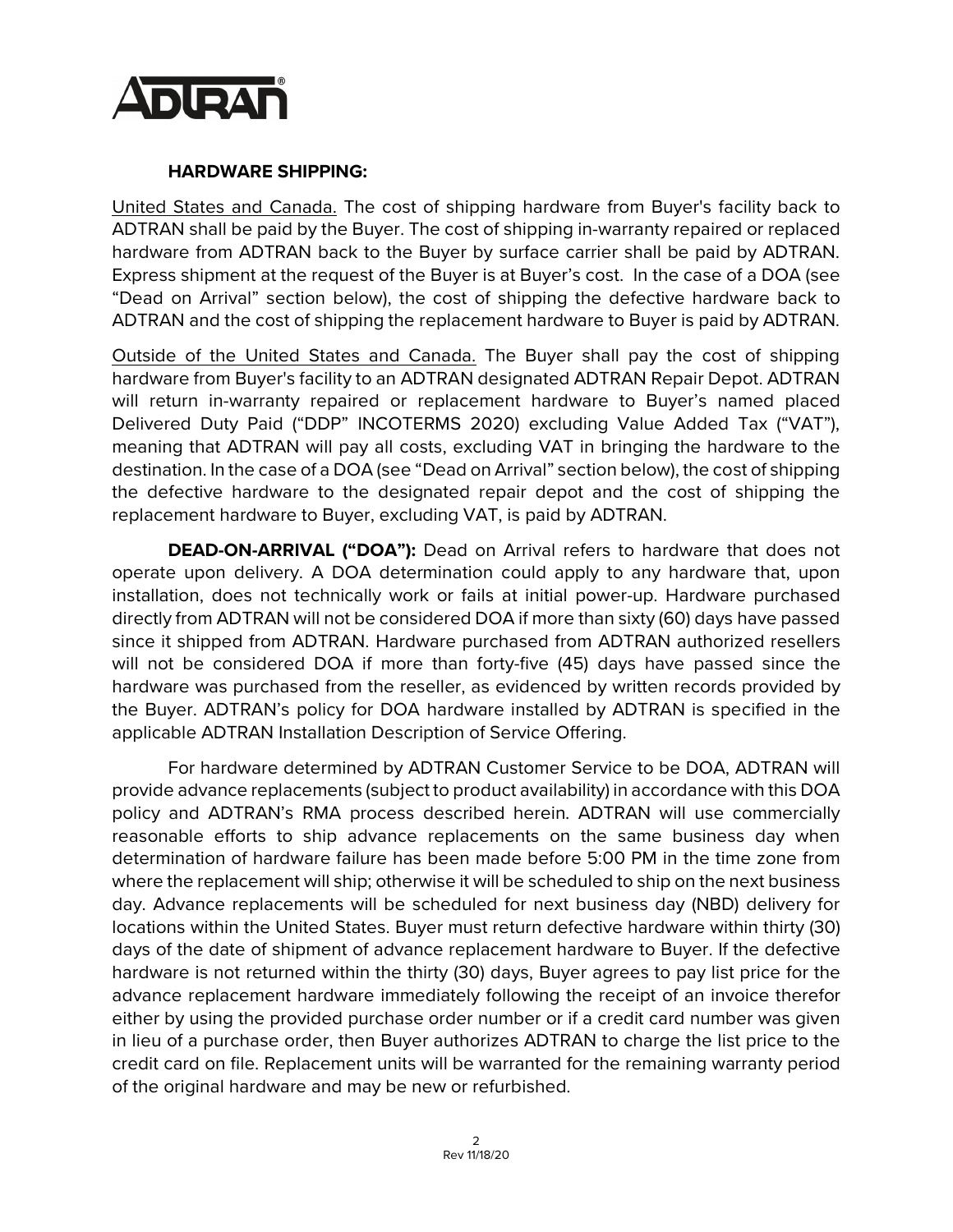

**IN-WARRANTY ADVANCE REPLACEMENT:** Certain ADTRAN hardware, as listed in ADTRAN's published documentation, may include advance replacement as a standard warranty entitlement. In these cases, if ADTRAN Customer Service determines that the inwarranty unit has failed and the unit is still in production, then ADTRAN will provide an advance replacement (subject to product availability). ADTRAN will use commercially reasonable efforts to ship advance replacements on the same business day when determination of hardware failure has been made before 5:00 PM in the time zone from where the replacement will ship, otherwise it will be scheduled to ship on the next business day. Advance replacements will be scheduled for next business day (NBD) delivery for locations within the United States. Buyer agrees to return defective hardware to ADTRAN within thirty (30) days of the ship date of the advance replacement hardware. If the defective hardware is not returned within thirty (30) days, Buyer agrees to pay list price for the advance replacement hardware immediately following the receipt of an invoice therefor, either pursuant to the provided purchase order number or if a credit card number was given in lieu of a purchase order, then Buyer authorizes ADTRAN to charge the list price to the credit card on file. Replacement hardware will be warranted for the remaining warranty period of the original hardware and may be new or refurbished.

**REPAIR:** Buyer may request an RMA number for hardware sold by ADTRAN and found by the Buyer to be defective. Such returns may be subject to fees including the following: (1) No Trouble Found (NTF) – fee applies to any hardware tested and found to have no defect or failure; (2) Service fee – applies to any hardware returned in a condition which voids the warranty; and (3) Non-return fee – applies to any hardware for which an advance replacement was shipped to the Buyer but the defective hardware was not returned to ADTRAN. A Return Material Authorization (RMA) Number may be obtained from the ADTRAN website and requires a valid serial number of the defective hardware and a purchase order number for any potential fees. In-warranty hardware found to be NTF, with voided warranty, or out-of-warranty will be returned to Buyer at Buyer's expense and applicable fees will be invoiced. For all RMA returns, the RMA number must be written clearly on the package label and returned to the address supplied by ADTRAN. ADTRAN's RMA process and additional instructions concerning submitting a request for a RMA can be found at [www.adtran.com](http://www.adtran.com/) on the warranty page.

#### **SOFTWARE**

**END USER LICENSE AGREEMENT**. Your use of ADTRAN software is subject to the applicable ADTRAN End User License Agreement at [www.adtran.com/eula](http://www.adtran.com/eula) ("EULA"), unless otherwise expressly provided by ADTRAN. In the event of a conflict between the terms of this Warranty and the EULA, the EULA shall govern.

**SOFTWARE WARRANTY**: ADTRAN warrants that ADTRAN software will conform to applicable published documentation. ADTRAN does not warrant that operation of software will be uninterrupted or error-free, or that functions contained in software will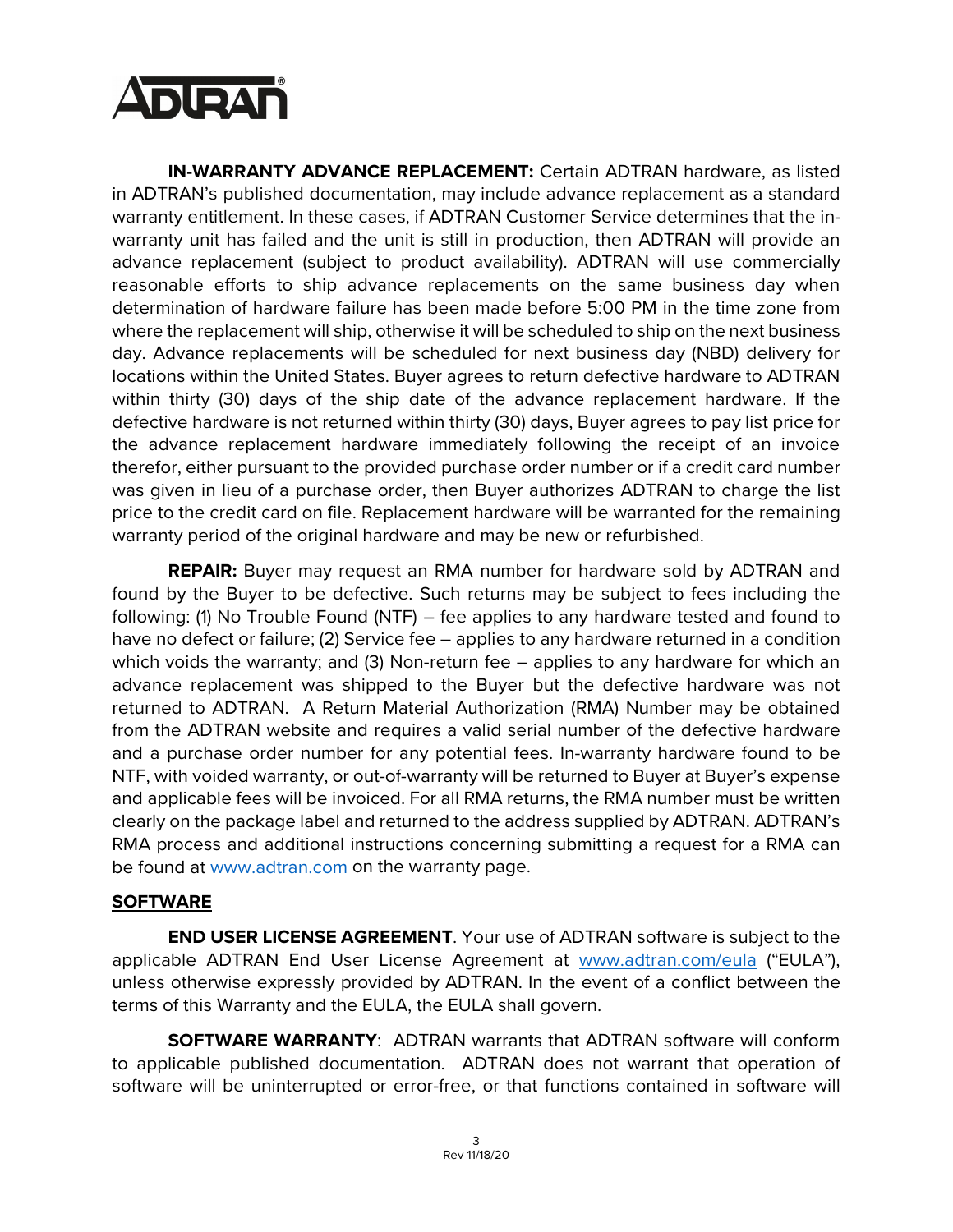

operate to meet Buyer's requirements. ADTRAN's liability for breach of warranty shall be limited to the terms of the applicable EULA.

**SOFTWARE WARRANTY PERIOD:** The warranty period applicable to ADTRAN software is subject to the applicable EULA.

**SOFTWARE UPDATE CHARGES**: In-warranty updates will be made at no-charge to Buyer provided that the reason for failure is not one of the exclusions set forth in the EULA.

## **SERVICES**

**SERVICES WARRANTY:** ADTRAN warrants that services provided by ADTRAN shall be performed in a workmanlike manner consistent with industry standards and will conform to applicable specifications upon installation. Buyer's sole and exclusive remedy for breach of this warranty shall be re-performance of the services.

**SERVICES WARRANTY PERIOD:** The service warranty period shall begin on the date the services are delivered by ADTRAN, in ADTRAN's discretion, and shall continue for thirty (30) days, unless such shorter or longer period is set forth (i) in the applicable description of services offering available at [www.adtran.com,](http://www.adtran.com/) or (ii) in a mutually agreed statement of work or contract between ADTRAN and Buyer.

# **LIMITATIONS AND RESTRICTIONS**

**REMEDY AND LIABILITY:** The foregoing warranties constitute the sole and exclusive remedy of the Buyer and exclusive liability of ADTRAN AND IS IN LIEU OF ANY AND ALL OTHER WARRANTIES EXPRESSED OR IMPLIED OR STATUTORY AS TO MERCHANTABILITY, FITNESS FOR PURPOSE SOLD, DESCRIPTION, QUALITY, PRODUCTIVENESS, NON-INFRINGEMENT OF ANY THIRD-PARTY INTELLECTUAL PROPERTY RIGHTS OR ANY OTHER MATTER. Without limiting the foregoing, in no event shall ADTRAN or its suppliers be liable to Buyer for any indirect, incidental, special, punitive, exemplary or consequential damages experienced by either Buyer or a third party (including, but not limited to, loss of data or information, loss of profits, or loss of use). ADTRAN is not liable for damages for any cause whatsoever (whether based in contract, tort, or otherwise) in excess of the amount paid for the Products.

**WARRANTY RESTRICTIONS: The warranties do not extend to any damages, malfunctions, or non-conformities caused by or resulting from (i) use of the Products in violation of the license granted by ADTRAN or in a manner inconsistent with applicable specifications; (ii) from exposure of the Product to abnormal physical or electrical stress, environmental damage such as lightning damage, water or any other form of foreign liquid intrusion, truncating interface cables, or smoke damage; (iii) excessive Product cosmetic damage; (iv) use of non-ADTRAN furnished equipment or software, other than that specifically authorized in writing by ADTRAN; (v) failure to follow installation, operation, or maintenance instructions; (vi) failure to permit ADTRAN timely access,**